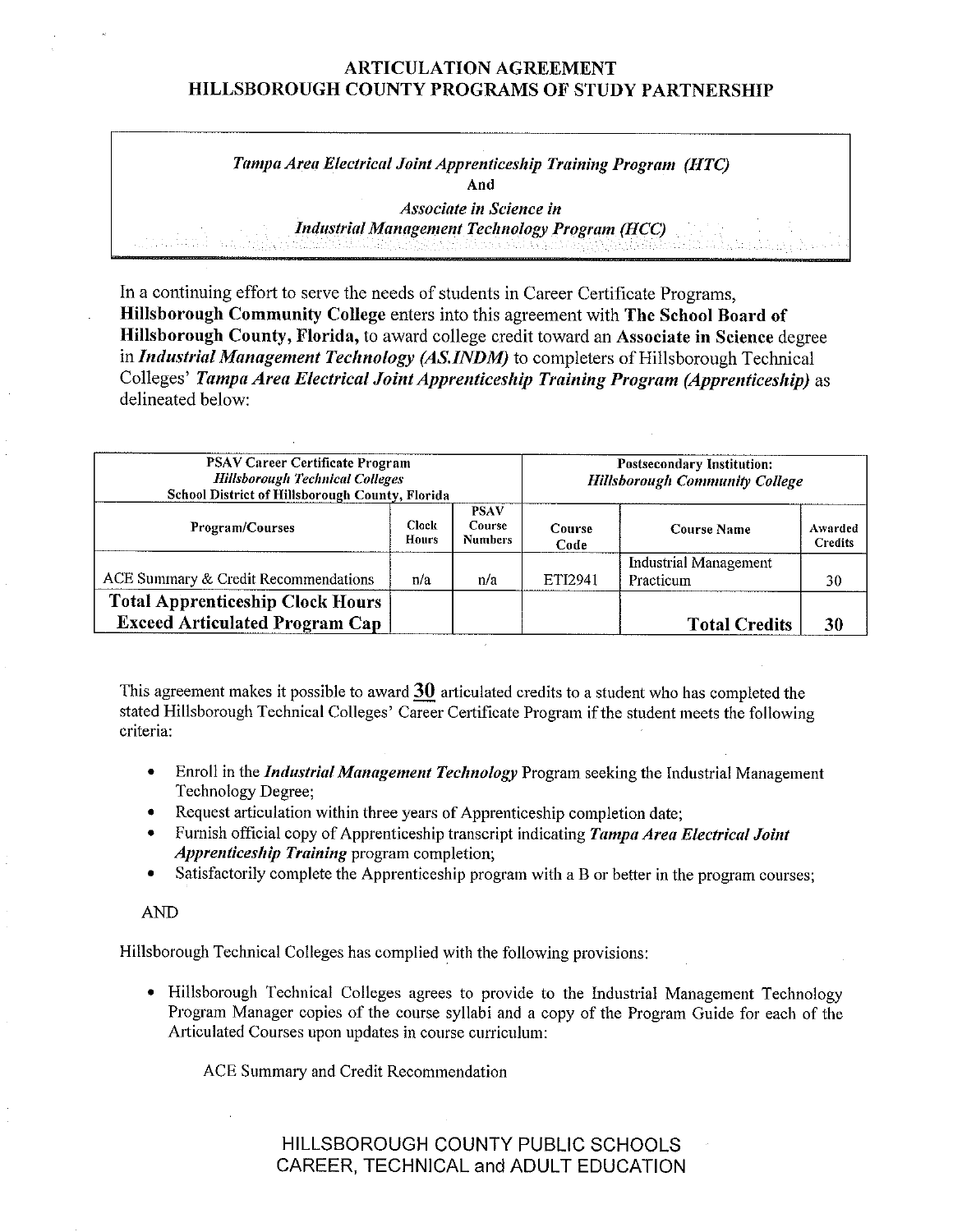### **ARTICULATION AGREEMENT HILLSBOROUGH COUNTY PROGRAMS OF STUDY PARTNERSHIP**

• Hillsborough Technical Colleges agree to meet the teaching objectives for each of the credited courses that Hillsborough Community College does for:

ETI2941, Industrial Management Practicum

• Hillsborough Technical Colleges agree to use the following textbooks for the Atticulated Courses and not to change textbooks without the prior written permission of the Industrial Management Technology Program Manager:

ACE Apprenticeship manual

The articulating agency will annually review the contents of the curriculum and the qualifications of teachers employed by Hillsborough County Public Schools. The purpose of the review is to verify that competencies are being taught and are equivalent to the postsecondary institution's course(s) which has been designated as equivalent and for which college credit is being offered.

This articulation agreement for the 30 credit(s) toward the *Hillsborough Community College Industrial Management Technology Degree* is effective upon final signature of both institutions' representatives, and will be reviewed five years from this date. This agreement may be terminated by either party upon 60 days written notice.

By:

Signatures below indicate endorsement and attestation of this agreement.

**Hillsborough Community College The School Board of Hillsborough County, Florida** 

I hereby endorse the above articulation agreement:

 $\mathbf{By:}$ 

Betty Viamontes, Chair, Board of Trustees

Betty Viamontes, Chair, Board of Trustees<br>Date: Chair<br>Date: 29 \ \ \ \ \ Date: Date: 000 Date: 000 Date: 000 Date: 000 Date: 000 Date: 000 Date: 000 Date: 000 Date: 000 Date: 000 Date: 000 Date: 000 Date: 000 Date: 000 Dat

I hereby attest the above articulation agreement:

By:

Kenneth 2 ater. President

 $By:$ 

Richard Senker,  $\sqrt{P}$  of Academic Affairs<br>Date:  $\frac{7}{22}$ //9

By: **Jeff Eakins**, Superintendent

OCT 1 5 2019

Date: 0**CT 1 5 2019** 

School Board Chair

APPROVED AS **TO** FORM & **LEGALITY** 

GENERALCOUNSEL **soc::::** 

HILLSBOROUGH COUNTY PUBLIC SCHOOLS CAREER, TECHNICAL and ADULT EDUCATION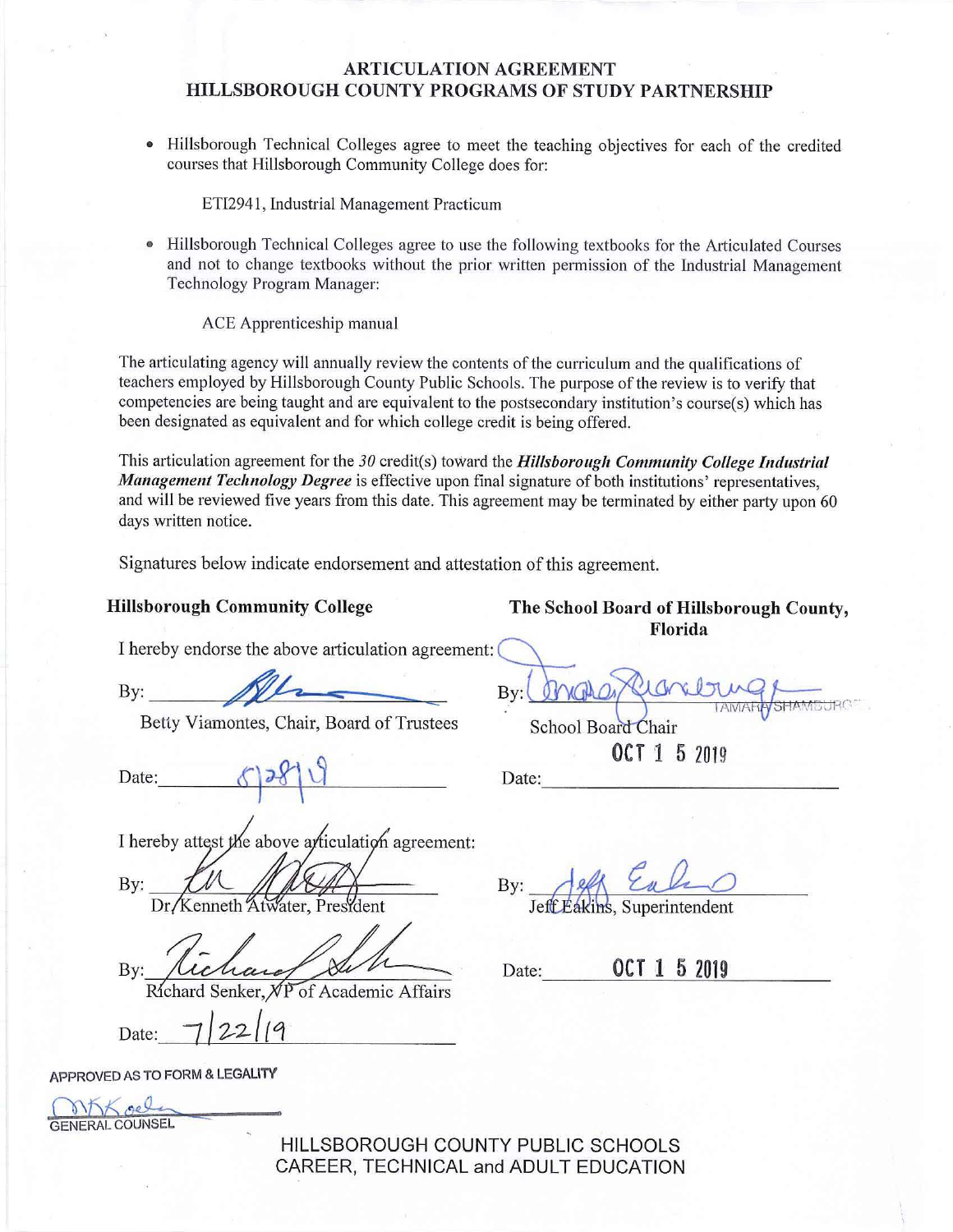#### **Industry Certification/Credential/PSA V to AS Industrial Management Credit Articulation Identification Form**

**AS Degree Name:** Industrial Management Technology **CIP Number·:** 1652020501

(

(

 $\big($ 

# **Industry Certification/Credential/PSAV: Tampa Area Electrical Joint Apprenticeship Training**

**College Credit:** According to State of Florida's Curriculum Frameworks (<http://www.fldoe.org/academics/career-adult-edu/career-tech-edu/curriculum-frameworks/2017> l 8-frameworks/manufacturing.stml), the purpose of the AS Degree in Industrial Management Technology is to:

... offer a sequence of courses that provides coherent and rigorous content aligned with *challenging academic standards and relevant technical knowledge and skills needed to prepare for further education and careers in the manufacturing career cluster; provides technical skill proficiency, and includes competency-based applied learning that contributes to the academic knowledge, higher-order reasoning and problem-solving skills, work attitudes, general employability skills, technical skills, and occupationspecific skills, and knowledge of all aspects of the manufacturing career cluster.* 

The State Curriculum Framework goes on in the *Special Notes* section to state:

*Students mayprovide valid evidence oftechnical or industrial competencies as specified*  in the curriculum frameworks of an accredited postsecondary adult or postsecondary *vocational institution. Students may also provide valid evidence of acquired skills* through portfolios, documented work history, and registered apprenticeship programs *that meet program outcomes as determined by the college.* 

Industrial elective credits may also be awarded based on the type of program, length of *program, certifications or licenses awarded under articulation agreements between PSAV* program schools and/or industrial/technical license articulation agreements.

Industrial elective credits may also be satisfied by the completion of special courses and *certificate programs offered by the college specified in the elective section ofthe college* 's *degree plan.* 

The purpose of this form is to document the validation of acceptable forms of evidence of the students' *technical or industrial competencies* and/or *acquired skills* that meet program outcomes.

The number of college credits awarded by the articulation agreement is determined by HCC faculty's assessment of the certification/credential/PSAV. A minimum of 30 clock hours of training or work experience will be required for every college credit awarded to a maximum of 30 credit hours. The 30 to 1 clock hour conversion is based on the guidelines for state reporting and FLDOE unit definition of a clock hour.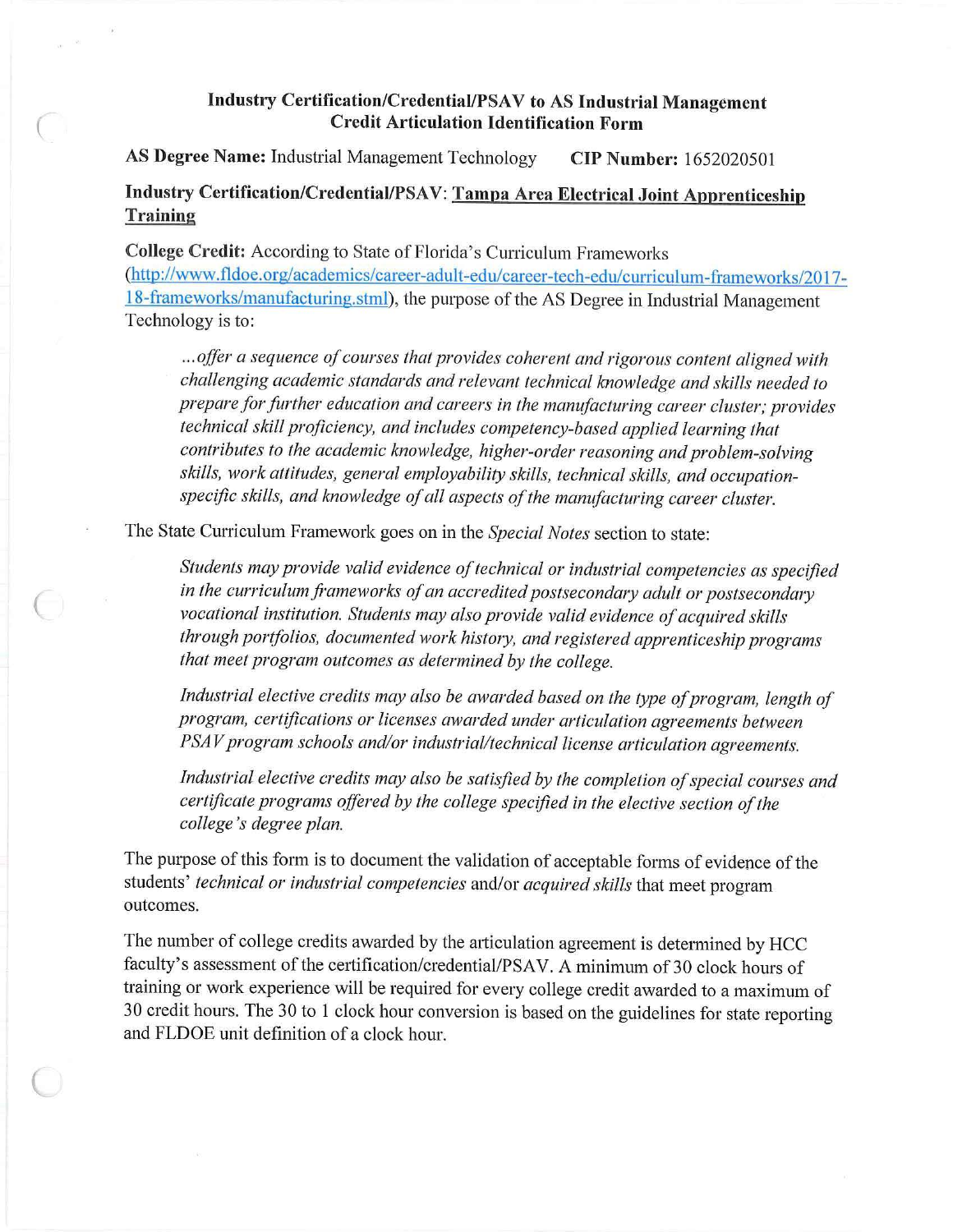Validation Mechanism: To be eligible for articulation, the student must show evidence of their current Tampa Area Electrical Joint Apprenticeship Training certification/credential and it must have been issued within three (3) years prior to their enrollment in the program.

Rationale/Justification: Tampa Area Electrical Joint Apprenticeship Training certification represents industry acknowledgement of technical skill attainment of competencies in the AS in Industrial Management Technology program. HCC faculty reviewed the following:

\_ State Curriculum Frameworks

Course Syllabi

**Course Exams** 

 $\chi$  Course Scope and Sequence

**X** Textbooks/Course Materials

\* Other ACE Summary and Credit Recommendation

The Tampa Area Electrical Joint Apprenticeship Training certification/credential will serve as equivalent substitutions for the HCC courses identified below.

| Post-Secondary Adult Vocational/Apprenticeship/Corporate<br><b>Training Program</b> |                       |                                         | <b>Post-Secondary Institution:</b><br><b>Hillsborough Community College</b> |                            |                     |  |
|-------------------------------------------------------------------------------------|-----------------------|-----------------------------------------|-----------------------------------------------------------------------------|----------------------------|---------------------|--|
| Program/Courses                                                                     | Clock<br><b>Hours</b> | <b>PSAV</b><br>Course<br><b>Numbers</b> | Course<br>Code                                                              | <b>Course Name</b>         | Awarde<br>d Credits |  |
| See attached documentation<br>ACE Recommendations                                   |                       |                                         | ETI<br>294                                                                  | Industrial Mang. Practicum |                     |  |
|                                                                                     |                       |                                         |                                                                             |                            |                     |  |
| <b>Total Clock Hours</b>                                                            |                       |                                         |                                                                             | <b>Total credits</b>       |                     |  |

Total Credits Awarded for the courses listed above is  $30$ 

\*Ace recommendations and clock hours exceed